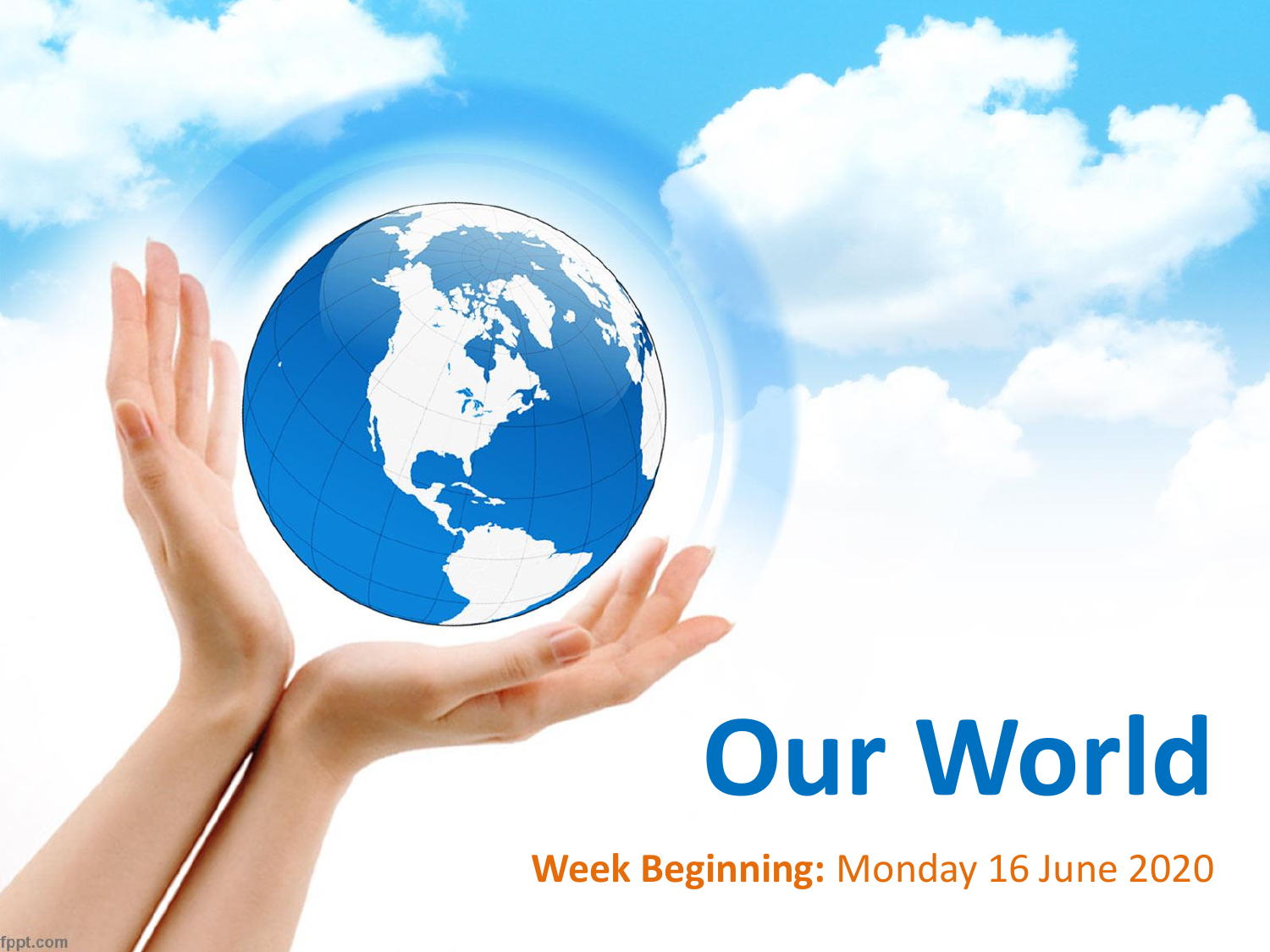### **This Week in Our World…**

This week the focus of **'Our World'** is racism and the related protests that are happening in the world.

This has a direct link with the UNCRC's Article 2 which is about the right to have no discrimination and for children to be treated equally and fairly.

These rights affect adults too and there should be no discrimination and ALL adults should be treated equally and fairly.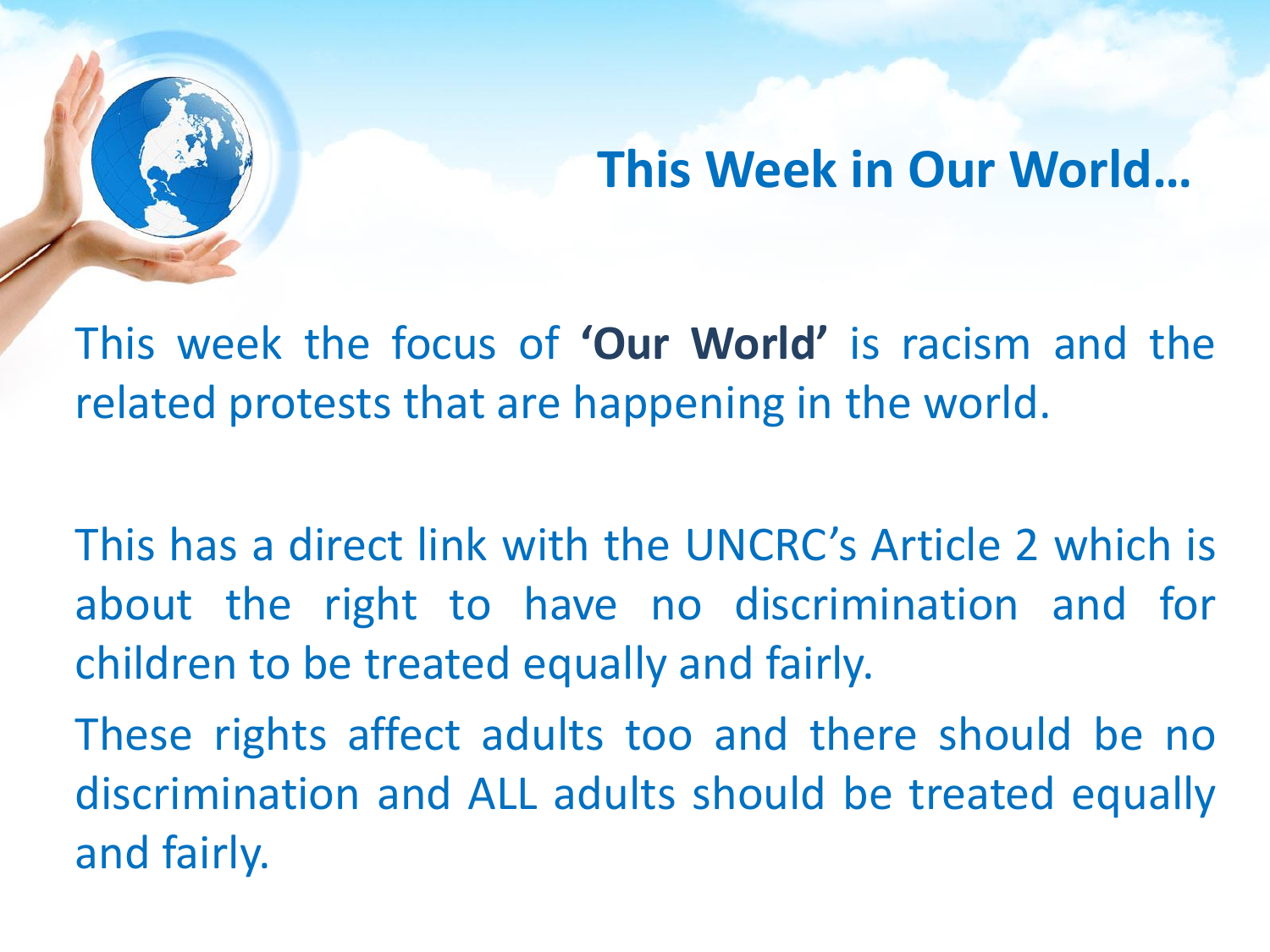

#### **Article 2**

### **What is it?**

### **Article 2**

All children have these rights, no matter who they are, where they live, what their parents do, what language they speak, what their religion is, whether they are a boy or girl, what their culture is, whether they have a disability, whether they are rich or poor. No child should be treated unfairly on any basis.

fppt.com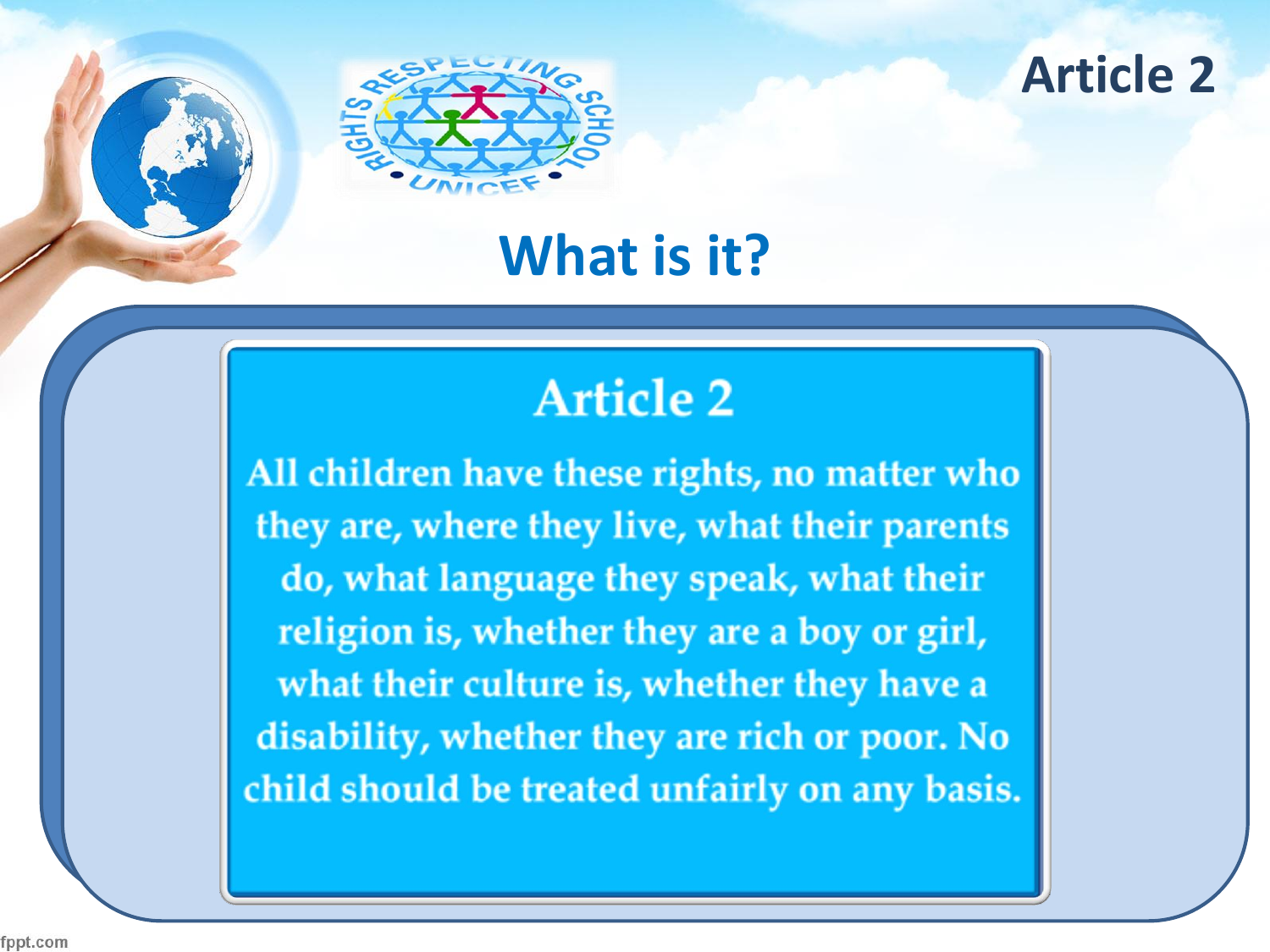

### **Discrimination**

Direct discrimination happens when a person is treated differently because of the way they are such as if someone doesn't get a chance to perform in an assembly because of their gender, or isn't treated equally because of their race or age.

Racism is when words or actions are used to discriminate or disadvantage people because of their colour, culture or ethnic origin.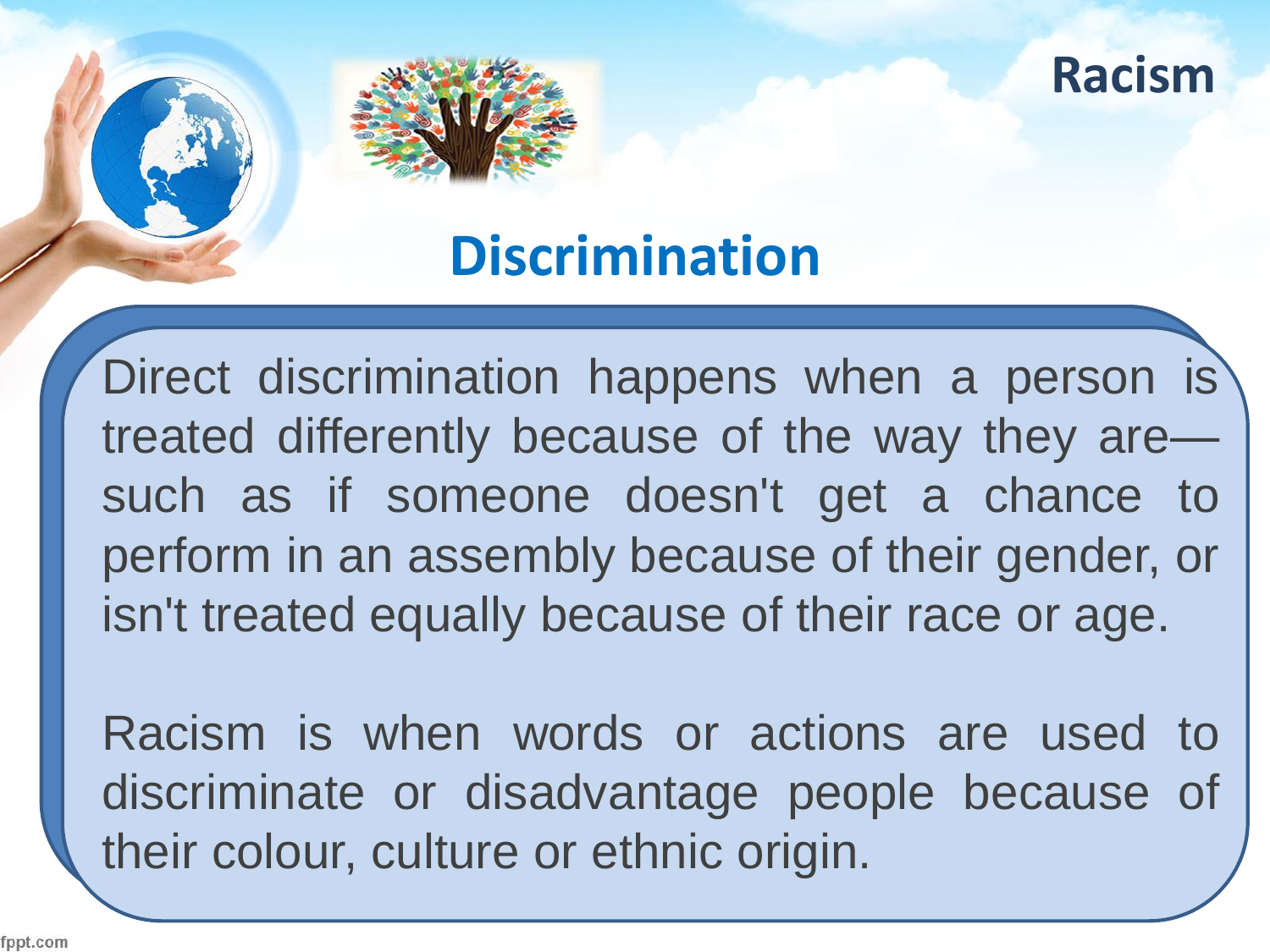

#### **Racism and Protests**

## **What's the background?**

George Floyd was an African-American man who died on 25 May in Minneapolis, in the United States, after he was stopped by police.

Four police officers were sacked and later charged in connection with his death.

The protests began in America as a reaction to George Floyd's death because people felt he was treated unfairly, due to racism.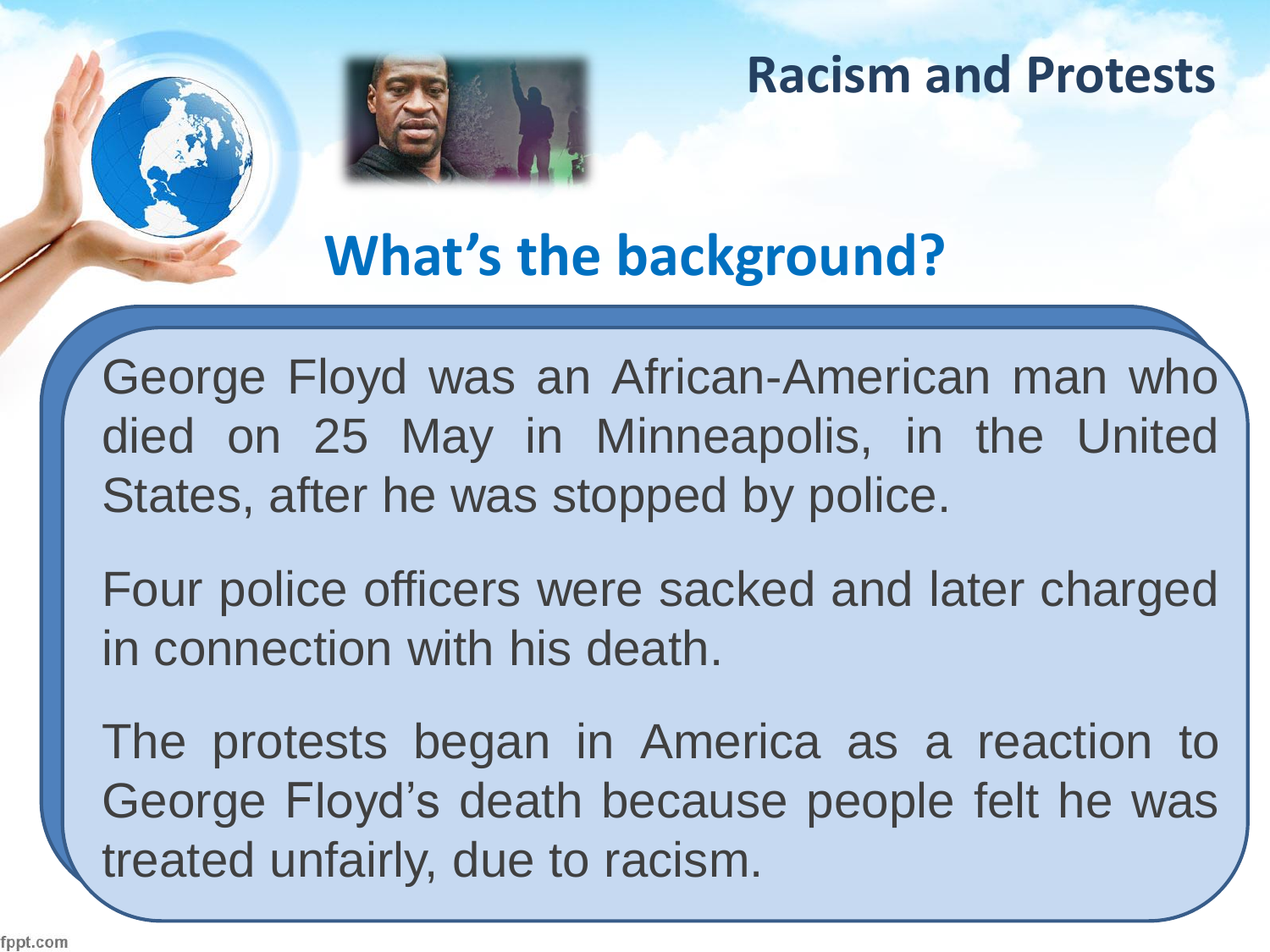

**Racism and Protests**

### **Protests**

Demonstrators held signs saying 'Black Lives Matter' in their protests.

These protests have spread around the world, including the U.K.

In response to the riots, Prime Minister Boris Johnson said: "Racist thuggery has no place on our streets."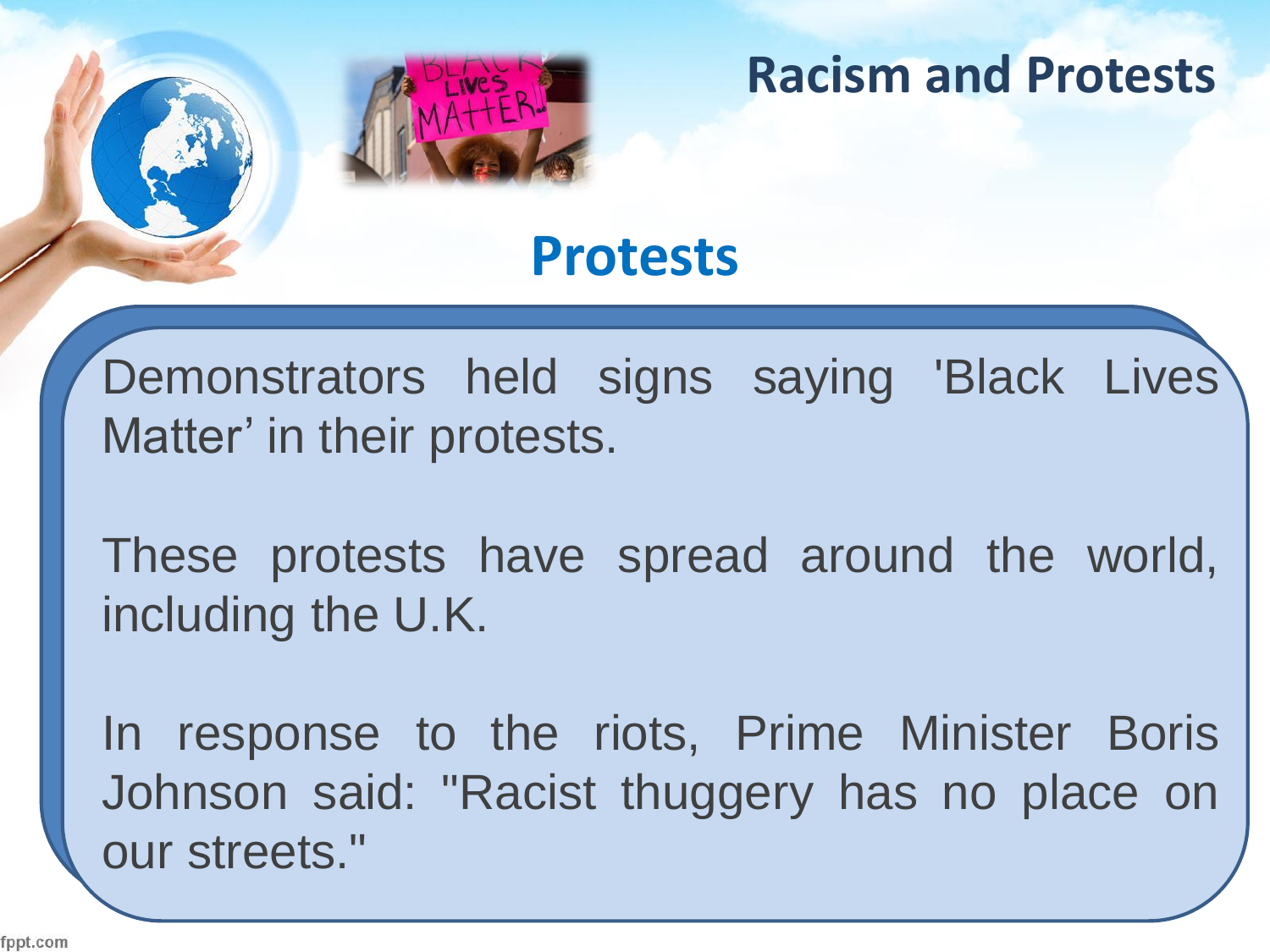

### **Racism and Protests**

### **Reflection**

Try to find somewhere peaceful and spend a few minutes being quiet and still … then think about these questions…

- What makes you different from everyone else? What makes you proud to be you?
- What could you do or say to other people to help them feel positive about who they are as people?
- When you see or hear racism and other forms of discrimination what do you do to challenge what you are witnessing?

Write down your thoughts, if you would like to, and share this back with your teacher, friends or family.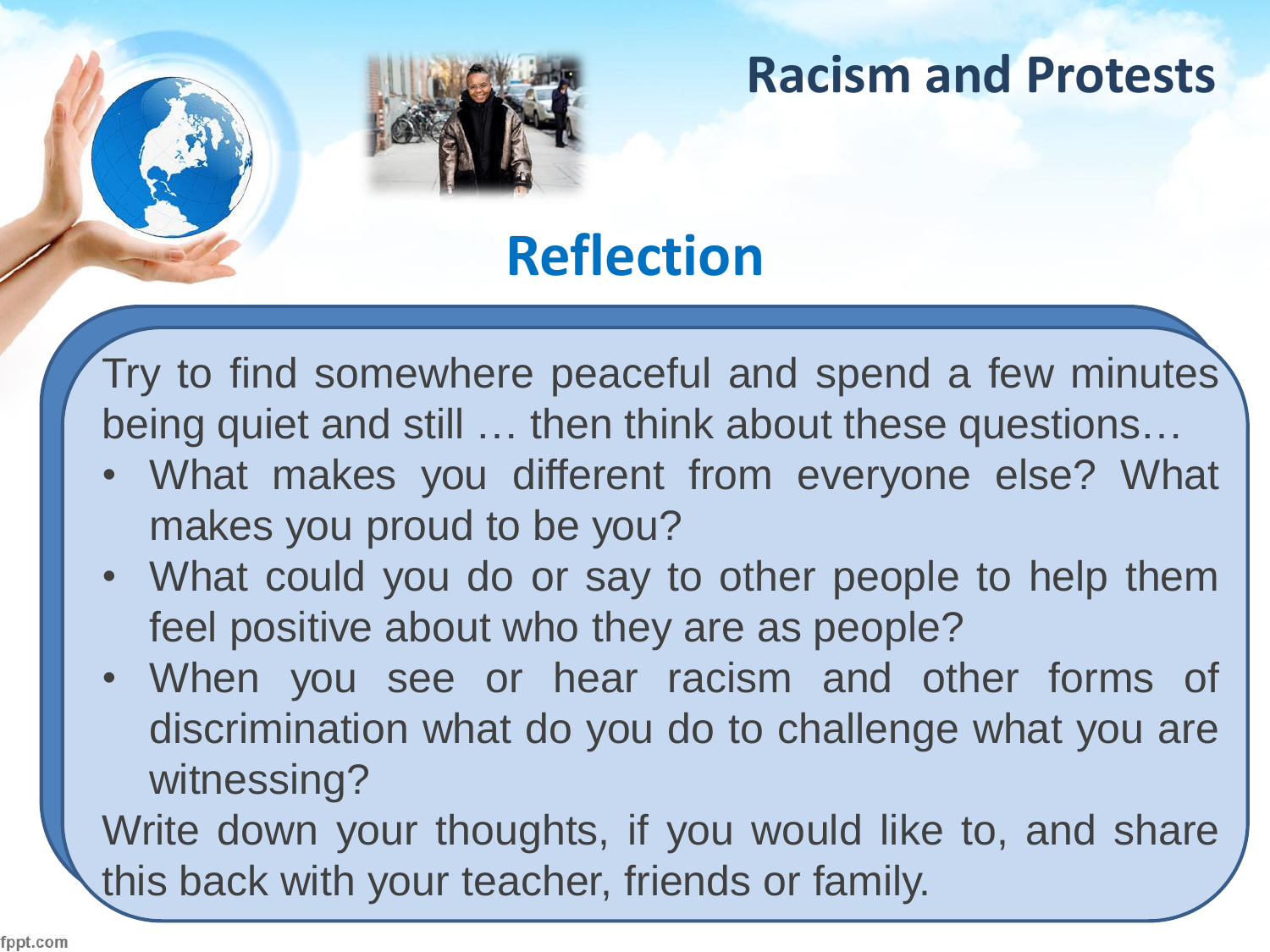### **Vocabulary Focus**



### **Thuggery (noun)**

Violent behaviour, especially of a criminal nature.